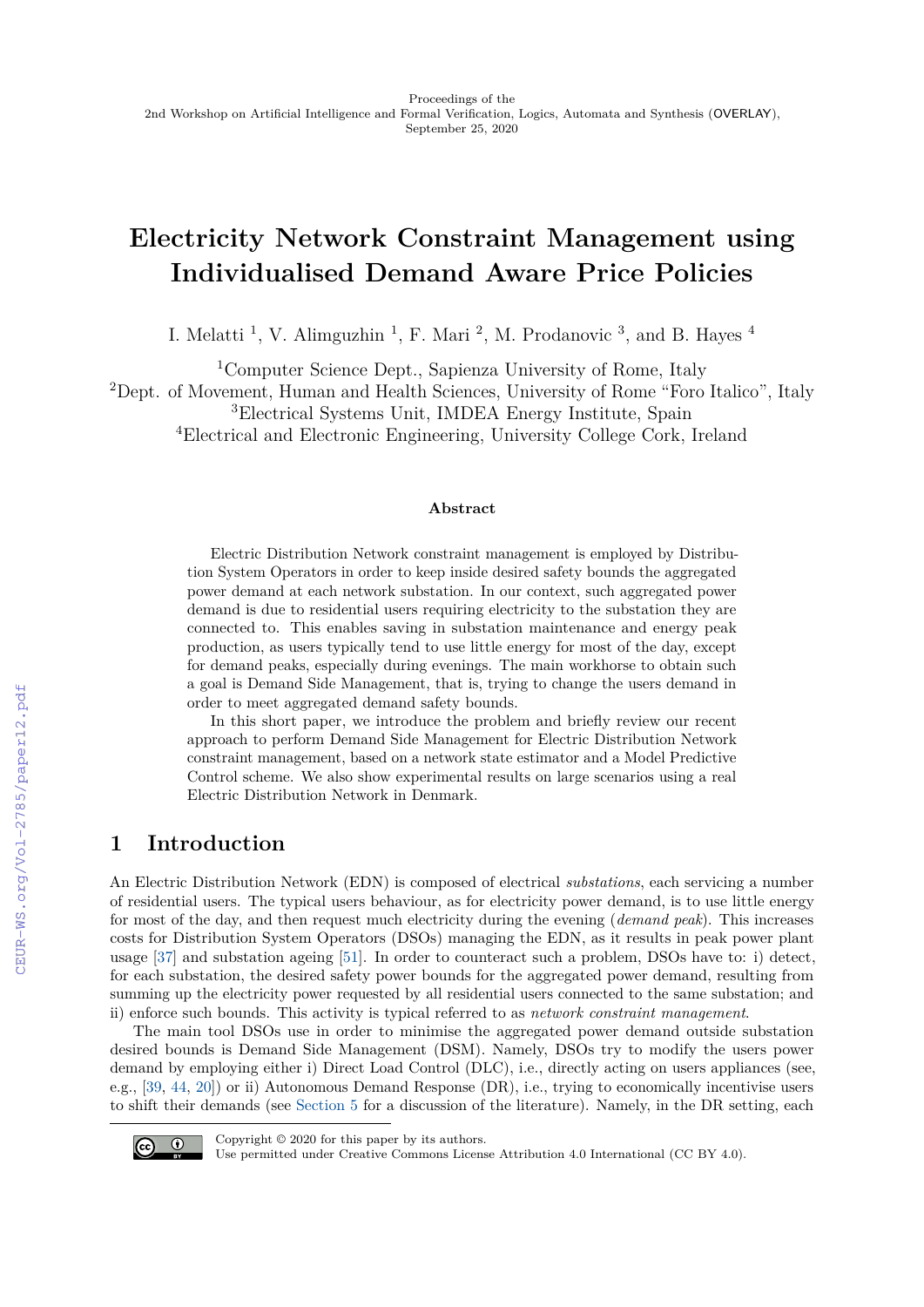residential user receives a Time of Use (ToU) (i.e., prices may change at different hours of the day) and/or Inclining Block Rate (IBR) (i.e., the per-kWh prices depend on the power demand itself) price policy. Such price policy must be computed so as users aggregated demand is within substation desired bounds, provided that most of the users follow their price policy. In order to follow the price policy, residential users have to avoid energy consumption in hours where the price is high, and instead shift loads in hours with low price. Finally, as for desired power bounds on substations, they are typically set up manually by domain experts.

Unfortunately, this simple scheme has to face the *peak rebound* effect: as all users have the same price policy, they tend to shift their demand in the same way, thus creating a new peak in the hours with low tariff [\[16,](#page-4-0) [40,](#page-5-0) [56\]](#page-5-1). Furthermore, manually determining substation bounds is expensive and time consuming.

In this short paper, we introduce the problem and review our recently proposed approach [\[26,](#page-4-1) [14\]](#page-4-2) for the automatic computation of both desired bounds for substations (EDN Virtual Tomography, or EVT, service) and of *demand-aware individualised price policies* for users (Demand Aware Price Policy, or DAPP, service). Our approach is based on statistical methods such as Weighted Least Squares (WLS) [\[49\]](#page-5-2) for the EVT service and on the Model Predictive Control (MPC) methodology [\[43\]](#page-5-3) relying on the GLPK Mixed Integer Linear Programming (MILP) solver [\(gnu.org/software/glpk\)](gnu.org/software/glpk) for DAPP.

#### <span id="page-1-0"></span>**2 Problem requirements**

An EDN is composed of several substations, where each substation serves a set of residential houses. We suppose to be able, using the measurements taken from the home electricity mains (Advanced Metering Infrastructure, AMI), to know each house power demand, with periodicity at least one hour. Our objective is to reduce costs for the DSO, by limiting the demand drawn at some or all substations of the EDN at times of peak demand. In fact, this reduces costs of buying energy from the market at times of peak electricity price, and reduces overloading of network components during times of peak demand (thus reducing substations aging), or during periods when the system is weakened due to line/transformer maintenance or other outages [\[51,](#page-5-4) [37\]](#page-5-5).

This must be done avoiding the *peak rebound* effect. A study carried out by a Danish DSO [\[46\]](#page-5-6) in 2013 showed an example of such an effect. In this study, residential users of a Danish city were given a ToU price policy, so as to test if the residential demand may be changed (actually, *shifted*) using only economic incentives. Thus, such price policy gave electricity *for free* during nights (from 8PM to 6AM), with a low price p during most part of the day (from 6AM to 5PM) and with an high price (more than 5*p*) during evening (from 5PM to 8PM, which was the usual electricity peak). As a result, the peak was simply shifted: instead of occurring from 6PM to 7PM, it was from 8PM to 9PM, especially during Winter months. These effects are undesirable, since DSOs objectives are to smooth the load profile, increase the load factor (i.e., the ratio of average to maximum load), and reduce demand peaks.

# **3 Network constraint management through intelligent services**

Our proposed architecture comprises the following two computational services [\[14,](#page-4-2) [26\]](#page-4-1) (see [Figure 1\)](#page-2-0).

**The EVT service** uses available measurements of houses power demand (collected from Supervisory Control And Data Acquisition, SCADA, and smart metering/AMI systems/electricity mains) and the knowledge of the EDN topology to estimate, in real-time, the EDN state, using the WLS methodology [\[49\]](#page-5-2). Furthermore, EVT also carries out network analysis ahead of time, as described in [\[13,](#page-4-3) [11\]](#page-4-4). The results of the state estimation and network analysis carried out by EVT is used to set operational constraints on the EDN, by limiting the aggregated demand drawn at some or all substations within the EDN, especially at times of peak demand.

**The DAPP service** takes as input both the output from EVT (i.e., the bounds on substations aggregated demand) and again the power demand from houses of the EDN. Then, for each substation *s* in the EDN, computes (by using a MILP solver and the MPC methodology) a set of *individualised* ToU and IBR price policies. Such price policies are sent to users through the energy retailer (which may be the DSO itself). Namely, the following holds. i) Each price policy defines a *low tariff area* and an *high tariff*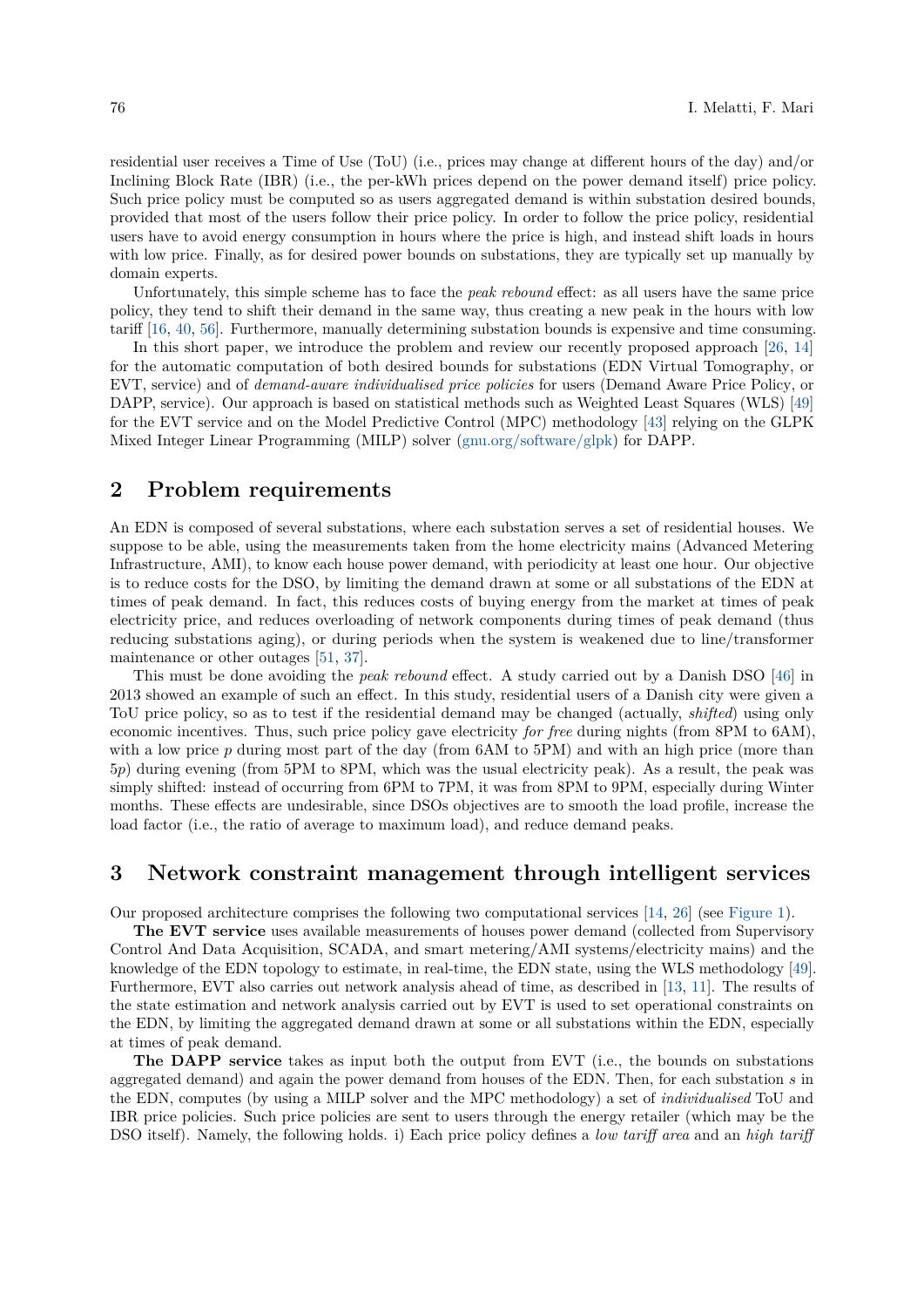<span id="page-2-0"></span>

| Load Factor | <b>Base</b><br>Case | Global<br>Case | Indiv.<br>Case |
|-------------|---------------------|----------------|----------------|
| Winter Peak | 0.7116              | 0.6176         | 0.8124         |
| Summer Min  | 0.5927              | 0.5280         | 0.7038         |
| Overall     | 0.3471              | 0.3084         | 0.4415         |

Figure 2: Resulting Aggregated Load Factors

Figure 1: Our overall architecture.

*area*, using the IBR methodology: if the power demand of the target house is within given power bounds, then a low price of energy is applied; otherwise the high price is used. Thus, users are economically incentivised to stay within the given power bounds. ii) Each price policy also follows the ToU scheme, i.e., the bounds for low and high tariff area may change every hour. This allows not to compress the overall demand, which would cause the DSO to lose money: a peak centred in a time slot is distributed on the adjacent time slots. iii) The price policies are individualised, i.e., different houses will get possibly different price policies. This avoids the peak rebound effect, as different houses are incentivised to shift their demand to different time slots. iv) In order to have price policies which may be actually followed by each user, we take into account each user *flexibility*, i.e., the capability of each house to shift its demand. This also allows to design DAPP so as to output not-discriminatory policies: all residential users have the same opportunities to always pay the low tariff.

### **4 Experimental results**

We experimented our approach by using a case study from the European Commission project "SmartHG" [\(smarthg.di.uniroma1.it\)](smarthg.di.uniroma1.it) [\[29\]](#page-5-7). Such case study consists of a suburban/rural 10kV EDN with a weaklymeshed structure, including 46 substations, each with 30 houses connected on average. We initially run EVT to determine power bounds on aggregated power demand of all 46 substations in the EDN. Then, we consider 3 different scenarios: the *base case* (data as actually recorded from house mains), the *global case* (all houses are given the same "global" price policy) and the *individualised case* (all houses get the individualised price policies output by DAPP).

As a result, the global price policy results in a rebound demand peak similar to that recorded in the Danish study [\[46\]](#page-5-6) described in [Section 2.](#page-1-0) Instead, in the individual price policy case, the demand peaks are much reduced due to the effect of the DAPP algorithm. This significantly improves the *load factor*, i.e., the ratio of average to maximum load. [Figure 2](#page-2-0) shows our results (the higher the load factor, the better).

This simulated increase in load factors due to the application of individualised price policies would have clear benefits for the DSO. This would reduce the amount of energy to be purchased from the wholesale market during expensive peak hours, and the flatter load profiles would result in less instances where network is overloaded, potentially reducing network maintenance and upgrade costs and allowing deferral of network investments. In fact, the global price policy results in heavier line loading values, whereas the individualised price policy results in reduced line loading. Namely, the number of overloads drops from 18 (global case) to 2 (individualised case), whilst it was 3 in the base case.

#### **5 Related work**

DSM for EDNs is a well-studied topic on smart grids. It consists of two main methodologies: DLC and DR. However, since here we focus on residential demand and DLC is mainly used to directly actuate large industrial loads [\[44,](#page-5-8) [39\]](#page-5-9) (though [\[20\]](#page-4-5) shows a possible application to residential users), here we discuss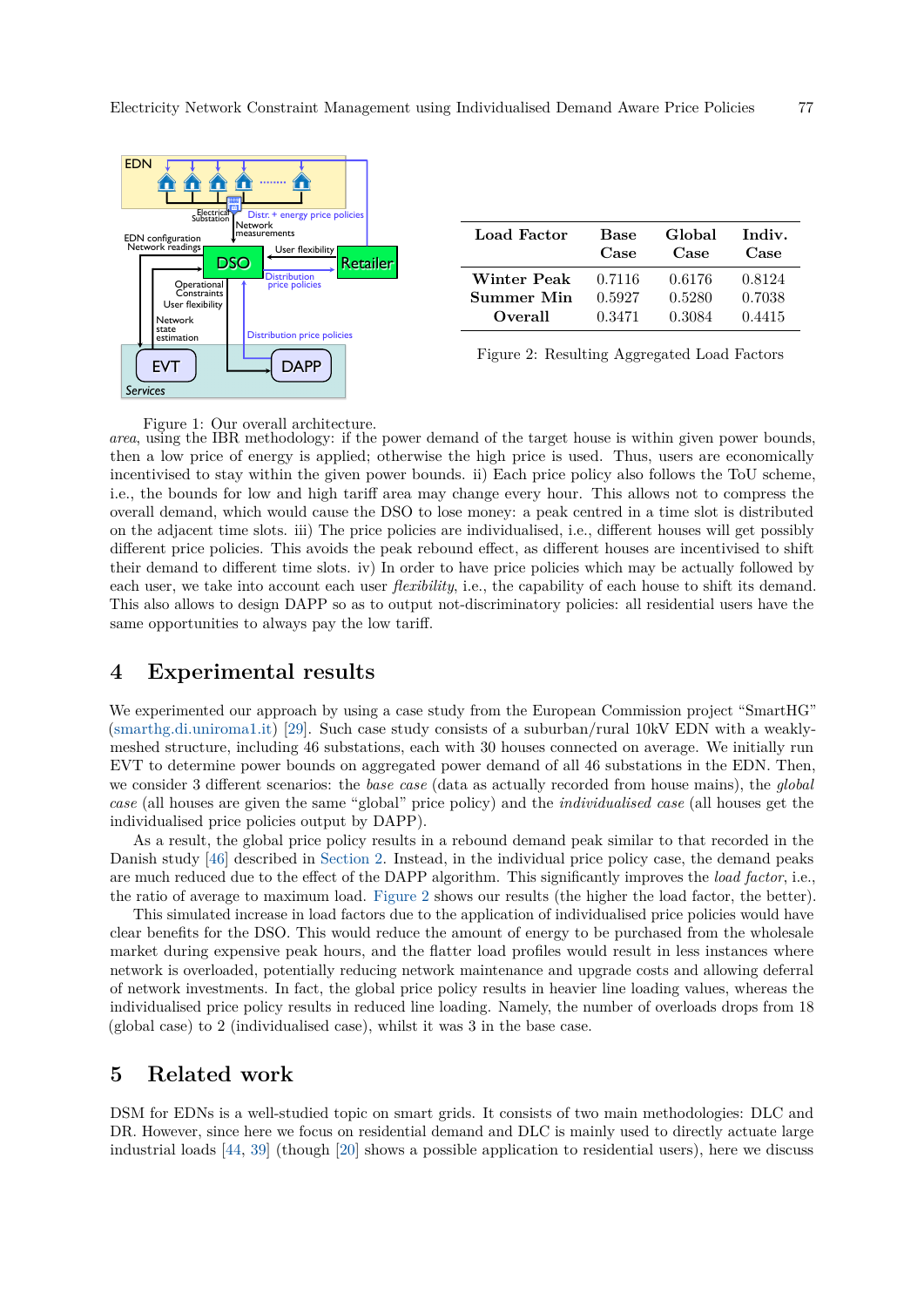DR  $[53, 45, 12, 1, 26, 6, 7]$  $[53, 45, 12, 1, 26, 6, 7]$  $[53, 45, 12, 1, 26, 6, 7]$  $[53, 45, 12, 1, 26, 6, 7]$  $[53, 45, 12, 1, 26, 6, 7]$  $[53, 45, 12, 1, 26, 6, 7]$  $[53, 45, 12, 1, 26, 6, 7]$  $[53, 45, 12, 1, 26, 6, 7]$  $[53, 45, 12, 1, 26, 6, 7]$  $[53, 45, 12, 1, 26, 6, 7]$  $[53, 45, 12, 1, 26, 6, 7]$  $[53, 45, 12, 1, 26, 6, 7]$  $[53, 45, 12, 1, 26, 6, 7]$ . As discussed above, the main drawback to DR schemas using global price policies, i.e., in which all residential users get the same policy, is the peak rebound effect [\[16,](#page-4-0) [40,](#page-5-0) [56\]](#page-5-1). An alternative strategy is to expose residential users to wholesale market prices (real-time pricing). However, this causes demand to be shifted to hours with low electricity price, which can lead to a higher peak electricity price and peak-to-average ratio during the low price time [\[56\]](#page-5-1). There is a significant challenge in ensuring that such real-time prices do not cause physical or market instabilities [\[55\]](#page-5-12), and it has been shown that multiple, uncoordinated responses to frequently changing prices can cause increased volatility, and potentially grid instability [\[17,](#page-4-9) [42\]](#page-5-13).

Another problem is given by the fact that users may not follow (or too loosely follow) their price policy. Several approaches have been proposed to overcome such drawback [\[19\]](#page-4-10), such as the "aggregator" [\[38\]](#page-5-14) and "virtual power plant" concepts [\[41\]](#page-5-15). An alternative way is to compute the probability of failing in keeping the aggregated demand within substation safety constraints, given a reasonable probability of user deviations from their price policies, and show that such failure probability is low enough [\[36,](#page-5-16) [26\]](#page-4-1), using statistical and model checking based techniques [\[31,](#page-5-17) [8,](#page-4-11) [28,](#page-5-18) [25\]](#page-4-12).

Finally, from a computational point of view, our approach (in particular, the DAPP service) is based on several mature methodologies, such as MPC [\[43\]](#page-5-3) as well as Artificial Intelligence and model checking using (possibly mixed linear) constraint solving [\[10,](#page-4-13) [23,](#page-4-14) [24,](#page-4-15) [22,](#page-4-16) [35\]](#page-5-19), which we successfully exploited in very different areas, e.g., vulnerability of large networks to attacks [\[34\]](#page-5-20) and *in silico* medicine, where we performed simulation-based (e.g., [\[21\]](#page-4-17)) synthesis and safety/efficacy assessment of pharmacological treatments [\[47,](#page-5-21) [33,](#page-5-22) [27,](#page-5-23) [50\]](#page-5-24), in an area (assisted reproduction) with low average success rates and many factors not under full control [\[15\]](#page-4-18).

### **6 Conclusions**

In this short paper we introduced the problem of computing and enforcing constraints on an EDN. Such constraints are expressed as bounds on the aggregated power demand resulting at each EDN substation. For such a problem, we surveyed our recent approach [\[14,](#page-4-2) [26\]](#page-4-1) which, using two interoperating computational services, first computes safety power bounds for each network substation and then outputs a set of individualised (i.e., each user gets a different price policy) ToU and IBR price policies for each house in the EDN, so as to enforce the power bounds at each substation. Our experimental results, using real-world scenarios taken from a Danish area, show that our approach is able to improve the EDN load factor, while avoiding the peak rebound effect caused by global price policies (i.e., all users get the same price policy).

As future work, we plan to design a third service, to be run at users premises, that automatically follows a given price policy, thus relieving the residential users from such a task. This may be done either by automatically planning usage of smart appliances (see, e.g., [\[3\]](#page-4-19), also in a centralised way [\[54,](#page-5-25) [2\]](#page-3-1)) of by automatically driving home batteries (see, e.g., [\[4,](#page-4-20) [18\]](#page-4-21), also in a centralised way [\[52,](#page-5-26) [48\]](#page-5-27)). A second area of further research is to use model checking techniques to formally prove that our approach is correct [\[30,](#page-5-28) [32,](#page-5-29) [9\]](#page-4-22).

**Acknowledgements** This work was partially supported by: Italian Ministry of University and Research under grant "Dipartimenti di eccellenza 2018–2022" of the Department of Computer Science of Sapienza University of Rome; EC FP7 project SmartHG (Energy Demand Aware Open Services for Smart Grid Intelligent Automation, 317761); INdAM "GNCS Project 2019".

### **References**

- <span id="page-3-0"></span>[1] C. Adika and L. Wang. Demand-side bidding strategy for residential energy management in a smart grid environment. *IEEE Trans Smart Grid*, 5(4), 2014.
- <span id="page-3-1"></span>[2] R. Atia and N. Yamada. Sizing and analysis of renewable energy and battery systems in residential microgrids. *IEEE Trans Smart Grid*, 7(3), 2016.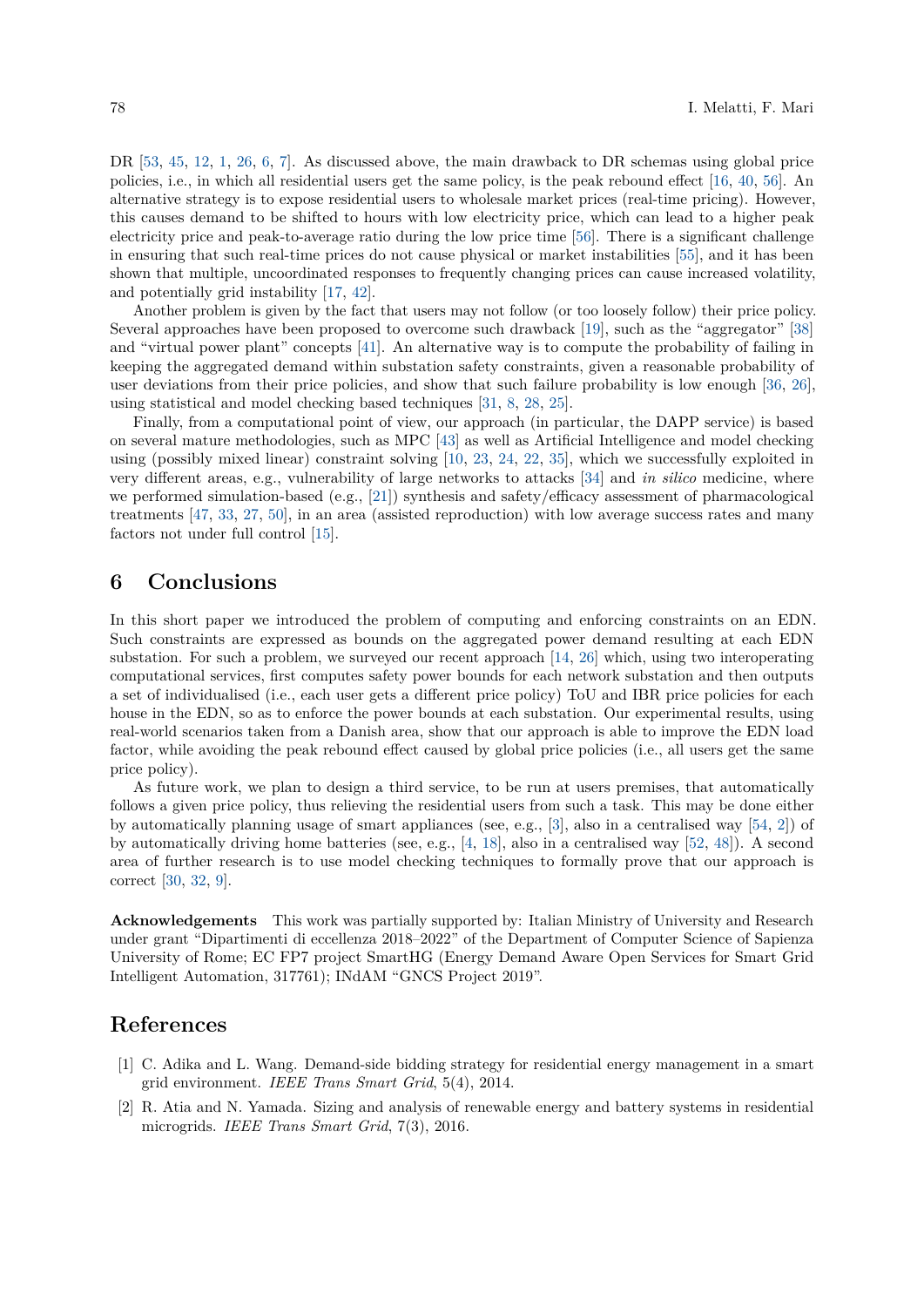Electricity Network Constraint Management using Individualised Demand Aware Price Policies 79

- <span id="page-4-19"></span>[3] A. Basit, *et al.* Efficient and autonomous energy management techniques for the future smart homes. *IEEE Trans Smart Grid*, 8(2), 2017.
- <span id="page-4-20"></span>[4] C. Chau, *et al.* Cost minimizing online algorithms for energy storage management with worst-case guarantee. *IEEE Trans Smart Grid*, 7(6), 2016.
- [5] Q. Chen, *et al.* MILP, pseudo-boolean, and OMT solvers for optimal fault-tolerant placements of relay nodes in mission critical wireless networks. *Fundam Inform*, 2020.
- <span id="page-4-7"></span>[6] T. Chiu, *et al.* Optimized day-ahead pricing with renewable energy demand-side management for smart grids. *IEEE IoT J*, 4(2):374–383, 2017.
- <span id="page-4-8"></span>[7] W. Chiu, *et al.* Pareto optimal demand response based on energy costs and load factor in smart grid. *IEEE Trans Ind Inf*, 16(3):1811–1822, 2020.
- <span id="page-4-11"></span>[8] A. B. de Oliveira Dantas, *et al.* A component-based framework for certification of components in a cloud of HPC services. *Sci Comp Progr*, 191, 2020.
- <span id="page-4-22"></span>[9] P. Duan, *et al.* A systematic mapping study on the verification of cyber-physical systems. *IEEE Access*, 6, 2018.
- <span id="page-4-13"></span>[10] G. Gottlob, *et al.* Conditional constraint satisfaction: Logical foundations and complexity. In *IJCAI 2007*.
- <span id="page-4-4"></span>[11] B. Hayes and M. Prodanovic. State forecasting and operational planning for distribution network energy management systems. *IEEE Trans Smart Grid*, 7(2), 2016.
- <span id="page-4-6"></span>[12] B. Hayes, *et al.* Optimal power flow for maximizing network benefits from demand-side management. *IEEE Trans Power Sys*, 29(4), 2014.
- <span id="page-4-3"></span>[13] B. Hayes, *et al.* A closed-loop state estimation tool for MV network monitoring and operation. *IEEE Trans Smart Grid*, 6(4), 2015.
- <span id="page-4-2"></span>[14] B. Hayes, *et al.* Residential demand management using individualised demand aware price policies. *IEEE Trans Smart Grid*, 8(3), 2017.
- <span id="page-4-18"></span>[15] B. Leeners, *et al.* Associations between natural physiological and supraphysiological estradiol levels and stress perception. *Front Psycol*, 10, 2019.
- <span id="page-4-0"></span>[16] Y. Li, *et al.* Automated residential demand response: Algorithmic implications of pricing models. *IEEE Trans Smart Grid*, 3(4), 2012.
- <span id="page-4-9"></span>[17] D. Livengood and R. Larson. The energy box: Locally automated optimal control of residential electricity usage. *Service Science*, 1(1), 2009.
- <span id="page-4-21"></span>[18] J. M. Lujano-Rojas, *et al.* Optimizing daily operation of battery energy storage systems under real-time pricing schemes. *IEEE Trans Smart Grid*, 8(1), 2017.
- <span id="page-4-10"></span>[19] O. Lutz, *et al.* Dynamic tariff design for a robust smart grid concept: An analysis of global vs. local incentives. In *ISGT-Europe 2017*.
- <span id="page-4-5"></span>[20] J. Ma, *et al.* Residential load scheduling in smart grid: A cost efficiency perspective. *IEEE Trans Smart Grid*, 7(2), 2016.
- <span id="page-4-17"></span>[21] F. Maggioli, *et al.* SBML2Modelica: Integrating biochemical models within open-standard simulation ecosystems. *Bioinformatics*, 36(7), 2020.
- <span id="page-4-16"></span>[22] T. Mancini. Now or Never: Negotiating efficiently with unknown or untrusted counterparts. *Fundam Inform*, 149(1-2), 2016.
- <span id="page-4-14"></span>[23] T. Mancini, *et al.* Evaluating ASP and commercial solvers on the CSPLib. *Constraints*, 13(4), 2008.
- <span id="page-4-15"></span>[24] T. Mancini, *et al.* Combinatorial problem solving over relational databases: View synthesis through constraint-based local search. In *SAC 2012*. ACM.
- <span id="page-4-12"></span>[25] T. Mancini, *et al.* Anytime system level verification via random exhaustive hardware in the loop simulation. In *DSD 2014*. IEEE.
- <span id="page-4-1"></span>[26] T. Mancini, *et al.* Demand-aware price policy synthesis and verification services for smart grids. In *SmartGridComm 2014*.